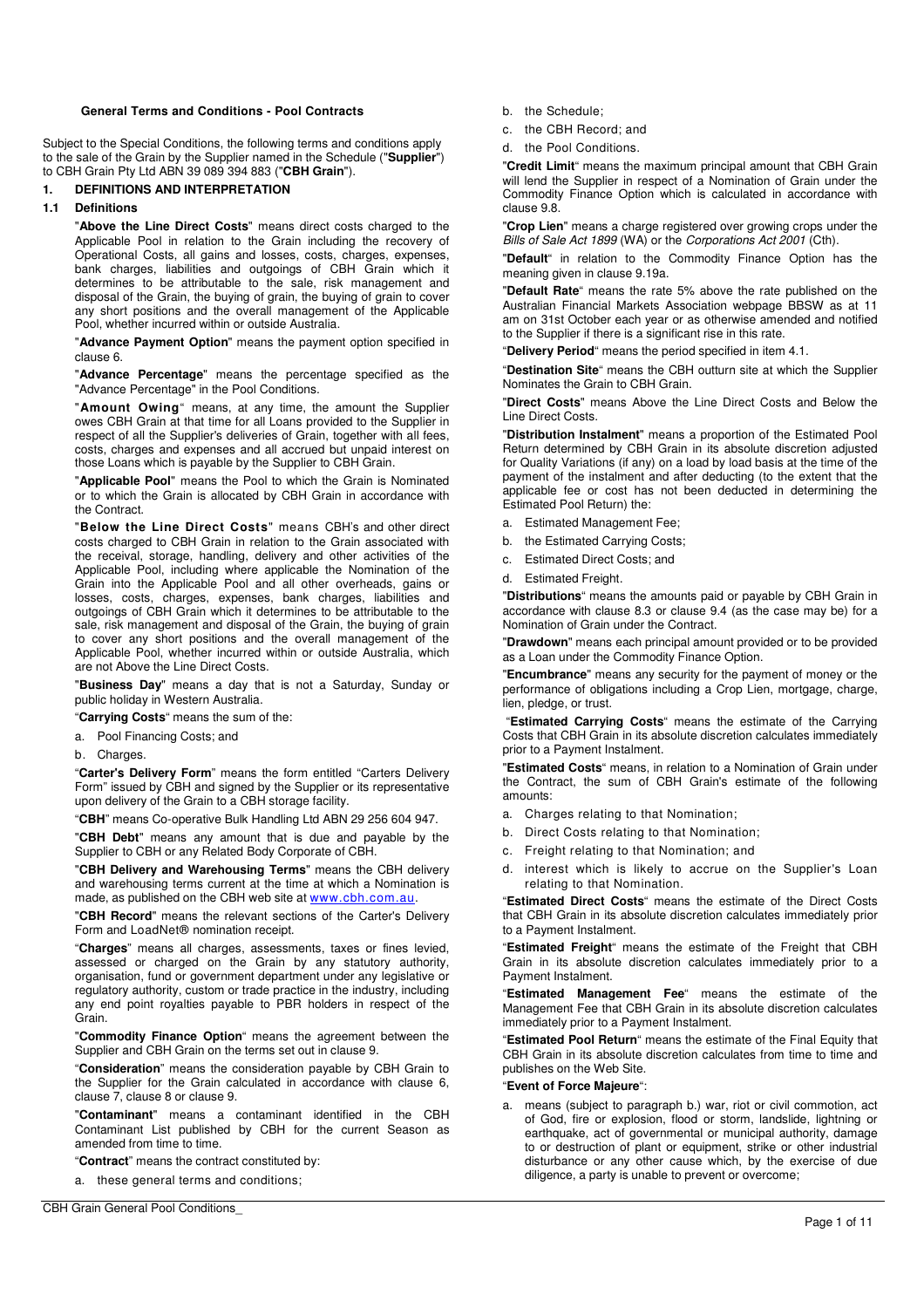b. does not include the loss of or failure to produce Grain due to production risks (for example due to weather, frost, hail, flood, fire, drought, disease or pests).

"**Final Equity**" means the amount per tonne on free in store basis at the Port which is published by CBH Grain on the Website following Pool Finalisation as the return for the Applicable Pool.

"**Flexi Loan Option**" means the option to flexibly drawdown up to the Credit Limit if the Customer selects this as part of the Commodity Finance Option.

"**Freight**" means the cost published by CBH for transporting the Grain from the Receival Point or the Destination Site (as applicable) to the Port.

"**Genetically Modified Organism**" has the meaning given to that term in the Gene Technology Act 2000 (Cth).

"**Grain**" means the grain specified in the Schedule to be delivered by the Supplier to CBH Grain pursuant to the Contract.

"**Grain Purchase Contract Confirmation**" means the online form of the same name created when the Supplier contracts online through LoadNet® or the Website.

"**Grower**" means a person who, in the reasonable opinion of CBH Grain, produces grain grown on a property owned or leased by that person and who:

a. has a CBH grower number; and

b. is not acting in a capacity as a trader or acquirer of grain that was not produced by that person.

"**GST"** means goods and services tax or similar value added tax levied or imposed in Australia pursuant to the GST law or otherwise on a supply.

"**GST law"** means A New Tax System (Goods and Services Tax) Act 1999 (Cth).

"**Harvest Loan Option**" means the option to automatically drawdown the full amount of the Credit Limit in respect of Nominations of Grain under the Commodity Finance Option.

"**Harvest Percentage**" means the percentage specified as the "Harvest Percentage" in the Pool Conditions.

"**Indirect or Consequential Loss**" means indirect, consequential or remote loss or any loss in the nature of loss of production, loss of profit, loss of opportunity, loss of markets or access to markets, loss of use of money, goods or other property, or loss of goodwill or business reputation.

"**Insolvent**" means bankrupt, unable to pay debts as and when they fall due, in receivership, in liquidation, under any form of administration, wound up or subject to any arrangement, assignment or composition with creditors.

"**Irrevocable Notice**" means a notice to CBH Grain from the Supplier's financial institution that directs CBH Grain to pay one or more Payment Instalments directly to a particular financial institution instead of the Supplier.

"**item**" means an item in the Schedule or corresponding to the Schedule in any verbal offer by the Supplier.

"**LoadNet®**" means CBH's online grain management interface available to users at www.loadnet.com.au.

"**Loan**" means the loan provided to the Supplier by CBH Grain in respect of Nominations of Grain under the Commodity Finance Option.

"**Management Fee**", if applicable, has the meaning given in the Pool Conditions.

"**Nominated Estimated Pool Return**" means the nominated estimated pool return for a particular Pool as shown on the Web Site.

"**Nominated Port Zone**" means the port zone specified in the Schedule.

"**Nomination**" means a nomination of Grain to CBH Grain via LoadNet® or the CBH Grower Services Centre which effects a transfer of title in the CBH entitlement system from the Supplier to CBH Grain.

"**Nomination Period**" means the period commencing on the day published as the beginning of the Nomination Period for a Pool on the Web Site and ending on the day notified by CBH Grain on the Web Site as the last day on which CBH Grain will accept Nominations to that Pool.

"**Operational Costs**" means the amount charged by CBH Grain to recover the actual overhead costs incurred in operating its Pools.

"**PBR**" means PBR in a plant variety as those terms are defined in section 3 of the Plant Breeder's Rights Act 1994 (Cth).

"**Payment Instalment**" means each of the payment instalments referred to in clauses 6.3a, 6.3b, 6.3c, 7.3a, 8.3a, 8.3b, 8.3c and 8.2c.

"**Pool**" means a grouping of grain treated by CBH Grain as a pool for the purposes of buying grain, grouped according to time of Nomination, location, Nominated Port Zone, quality, grade or variety of grain or such other matters as determined by CBH Grain including any pool established in accordance with clause 3.1.

"**Pool Conditions**" means the standard terms and conditions for the Applicable Pool which are current at the date of formation of the Contract, as published on the Web Site.

"**Pool Finalisation**" means when CBH Grain has sold all grain delivered to the Applicable Pool and has received all funds and obtained certainty as to all expenses in relation to those sales.

"**Pool Financing Costs**" means the costs charged by CBH Grain for providing any of the payment options specified in clauses 6 and 7, which are selected by the Supplier, as determined by CBH Grain.

"**Port**" means the port nominated by CBH from time to time as being the port to which grain from the Destination Site is to be delivered.

"**Quality Variations**" means the price variations applicable to the Grain by way of premiums or discounts to the Consideration due to moisture, protein, screening and other quality variations from the Receival Standards as set out in the Receival Standards and if applicable, the CBH Grain Quality Rewards Matrices (details of which are available from CBH Grain on request).

"**Rate**" means the interest rate specified from time to time by CBH Grain (in its discretion) on its Web Site as applicable to a Loan on the date on which the Supplier Nominates Grain.

"**Receival Point**" means any site operated by CBH accepting the Grain within the Nominated Port Zone.

"**Receival Standards**" has the meaning given in the CBH Delivery and Warehousing Terms.

"**Recipient Created Tax Invoice**" includes any document or record treated by the Commissioner of Taxation as a recipient created tax invoice or as a document entitling a recipient to an input tax credit.

"**Related Bodies Corporate**" has the meaning given to that term in section 50 of the Corporations Act 2001 (Cth).

"**Repayment Notice**" means a notice in the form prescribed from time to time by CBH Grain of an early repayment under the Commodity Finance Option.

"**Schedule**" has the meaning given in the Pool Conditions.

"**Season**" means the grain harvesting and delivery season to which a particular grain Nomination or Nominations relate, generally commencing in November of one year and ending in February of the following year.

"**Special Conditions**" means the special conditions (if any) specified in the Schedule.

"**Special Pool**" means the Pool so described in clause 3.1.

"**Special Pool Contract**" means the contract between a Supplier who delivers grain to the Special Pool and CBH Grain which contains Special Conditions.

"**Tonnage**" means the Tonnes that the Supplier has agreed to sell to CBH Grain under the Contract being the Tonnes specified in the Schedule.

"**Tonne**" means tonne of Grain.

"**Total Credit Limit**" has the meaning given in clause 9.7.

"**Underwriting Election Form**" means the form so entitled which is prescribed by CBH Grain and most recently completed and returned by the Supplier to CBH Grain by which the Supplier elects to take out underwriting in relation to either the Advance Payment Option or the Commodity Finance Option.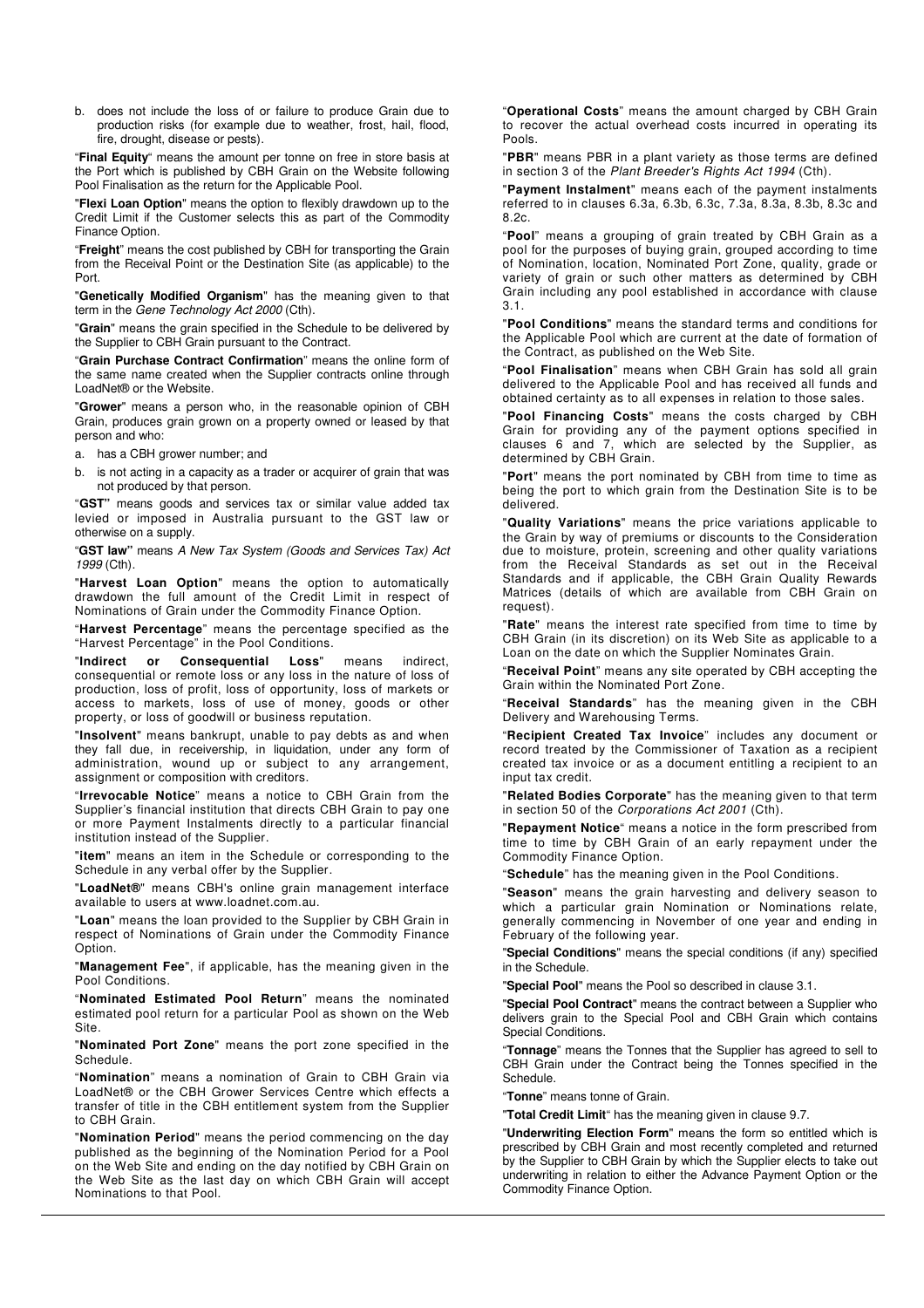"**Underwriting Fee**" means the amount per tonne in Australian Dollars set for underwriting by CBH Grain in relation to deliveries within the same Season and published on the Web Site.

"**Web Site**" means the web site www.cbh.com.au.

## **1.2 Interpretation**

In these general terms and conditions unless the contrary intention appears:

- a. a reference to a person includes a reference to a body corporate;
- b. a reference to a paragraph or clause is a reference to a paragraph or clause in these general terms and conditions;
- c. a reference to these general terms or conditions or any other instrument includes any variation or replacement of them;
- d. a reference to a statute, ordinance, code or other law includes regulations and other instruments under it and consolidations, amendments, re-enactments or replacements of any of them;
- e. if a word or phrase is given a defined meaning, any part of speech or other grammatical form of that word or phrase has a corresponding meaning;
- f. "includes" in any form is not a word of limitation; and
- g. the singular includes the plural and vice versa.

#### **1.3 Inconsistency**

In the event of any inconsistency between the provisions of the documents which constitute the Contract, the following documents will prevail in the following order:

- a. the Schedule;
- b. the Pool Conditions;
- c. these general terms and conditions; then
- d. the CBH Record.

# **2. SUPPLY AND PURCHASE OF GRAIN**

The Supplier sells the Tonnage to CBH Grain at the Destination Site and CBH Grain purchases the Tonnage free of all Encumbrances for the Consideration on the terms and conditions of the Contract.

## **3. POOLS FOR MARKETING GRAIN**

# **3.1 Pools**

CBH Grain may establish pools for marketing of Grain including the following pools:

# **Special Pools:**

barley, lupins, canola, wheat and oats Nominated under a Special Pool Contract - opening and closing for deliveries on the dates specified on the Website (subject to clause 3.4).

#### **Harvest Pools:**

barley, lupins, canola, wheat and oats opening and closing for deliveries on the dates specified on the Website (subject to clauses 3.3b and 3.4).

#### **Post-harvest Pools:**

barley, lupins, canola, wheat and oats opening and closing for deliveries on the dates specified on the Website (subject to clause  $(3.4)$ 

#### **3.2 Acknowledgements by Supplier**

The Supplier acknowledges that:

- a. CBH Grain will conduct the Pools through the sale of grain within the Pools (including the Grain) to other CBH Grain Pools or third parties in its own name at a price or prices and on other terms and conditions determined by CBH Grain at its sole discretion; and
- b. for the purposes of determining the Consideration payable to the Supplier, all proceeds from the sale of grain from the relevant Pool will be averaged on a per tonne basis and the Supplier will be entitled to receive that average per tonne price after deduction of the Pool costs and other charges and adjustment for Quality Variations in accordance with the Contract.
- c. CBH Grain may engage third parties to provide risk management advice, including developing foreign exchange and commodity price risk strategies.

#### **3.3 Nomination into Pools**

- Suppliers who are Growers may Nominate grain into Harvest Pools, Post-harvest Pools, or (if the Supplier has entered into a Special Pool Contract) Special Pools. CBH Grain may in its absolute discretion decline to accept Nominations by a Supplier who is not a Grower.
- b. Grain may be Nominated to Harvest Pools between 1 February and the following 31 May only by arrangement made with CBH Grain before the 31 January during the Season. Suppliers wanting to make these arrangements must send a request to CBH Grain by post, fax or e-mail specifying the classification and quantity of Grain to be Nominated and the approximate nomination date. CBH Grain may (but is not obliged to) accept the request. Arrangements will be valid only if acceptance is confirmed by post, fax or email by the 31 January during the Season. All Nominations must conform to the specifications in the request or the Grain will not be accepted for the Harvest Pools.

#### **3.4 Nomination Periods**

- a. CBH Grain will specify the Nomination Period for each Pool and may change any Nomination Period in its discretion.
- CBH Grain will publish on the Web Site the closing date for a Pool within 14 days after it is fixed and if the closing date is changed, will publish on the Website the new closing date within 14 days after the change.
- c. CBH Grain may close a Pool to further receivals at any time.

### **3.5 Multiple Pools**

If there is more than one Pool for the same grain in the one Season, CBH Grain will determine Consideration entitlements on the basis that grain of comparable quality was sold on a first-in, first-out basis.

## **4. DELIVERY**

### **4.1 Risk and title**

- a. The Supplier bears all risk in the Grain until it is Nominated in accordance with the terms of the Contract.
- b. Title to and risk in Grain which is Nominated by a Supplier who is a Grower passes to CBH Grain immediately upon Nomination in accordance with the terms of the Contract.
- c. Title to and risk in Grain which is Nominated in accordance with the terms of the Contract by a Supplier who is not a Grower passes to CBH Grain upon CBH Grain accepting the Nomination.
- d. Unless otherwise specified in the Contract, Nomination is deemed to occur at the time recorded by CBH that the entitlement to each load of the Grain is transferred from the Supplier to CBH Grain.

# **4.2 Receival Point**

The Supplier must deliver the Grain to the Receival Point.

#### **4.3 Allocation to Pools**

When title to the Grain is transferred to CBH Grain, the Grain will be allocated:

- a. to the Pool Nominated by the Supplier; or
- b. if the Nominated Pool has been closed, to an alternative Pool selected by CBH Grain based on the time of Nomination, location, Nominated Port Zone, quality, grade or variety of grain or such other matters as determined by CBH Grain.

The allocation of Grain to a particular Pool is conditional until the quality and variety of the Grain has been conclusively determined by CBH.

## **4.4 Non-conforming deliveries**

- a. Nominations which are:
	- (1) outside the Delivery Period;
	- (2) outside the Nomination Period;
	- (3) do not comply with the Grain description;
	- (4) do not comply with the Receival Standards;
	- (5) are not delivered within the Nominated Port Zone or (if the Destination Site is specified in the Schedule) the Destination Site; or
	- (6) do not have the correct contract number and/or Supplier number,

are deemed not to be Nominated for the purposes of the **Contract**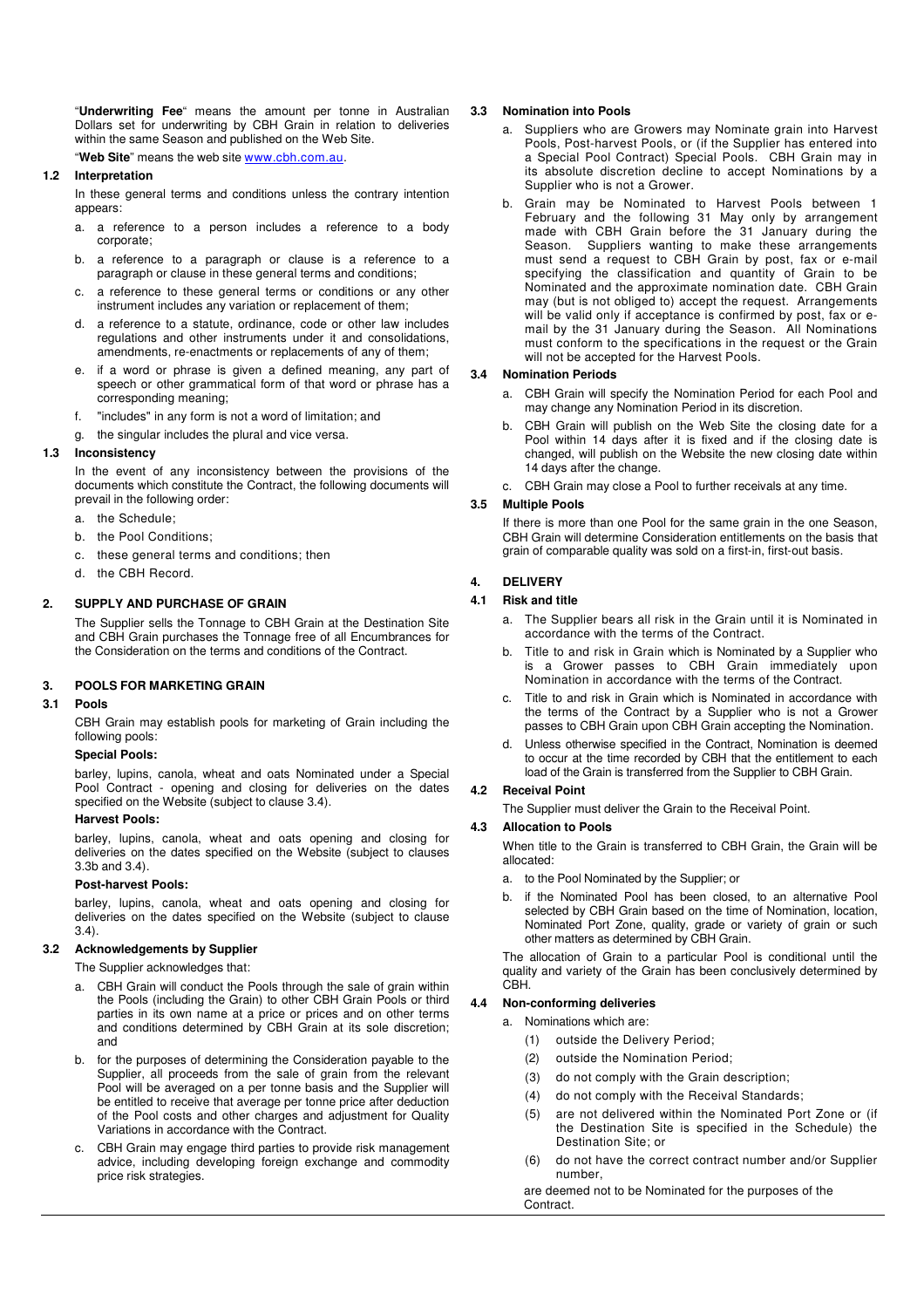b. The Supplier must pay to CBH Grain the amount of all costs incurred by CBH Grain in relation to non-conforming deliveries of grain.

## **4.5 Inspection of Grain**

Prior to taking delivery of the Grain, and whenever the Supplier delivers the Grain, CBH may examine the Grain to determine if it satisfies the Receival Standards. The Supplier must do all things necessary to facilitate CBH's examination of the Grain.

## **4.6 Provisional assessment**

If any Grain is subject to a quality assessment that cannot be done at the time of delivery, the classification recorded on the weighbridge ticket for that Grain will be provisional and CBH Grain:

- a. is not bound by the classification on the provisional weighbridge ticket; and
- b. may reclassify that Grain.

# **4.7 Certification by CBH**

The weighbridge weights and the unconditional certification of compliance with the Receival Standards by CBH are final and binding.

## **4.8 Weight**

The weight of any Grain received into a Pool will be determined by CBH Grain or at CBH Grain's discretion, by:

- a. an approved weighing facility at the Receival Point;
- b. a public weighing facility; or
- c. an acceptable recognised transferable warehouse warrant.

## **4.9 Costs of delivery**

The Supplier must pay all costs incurred in delivering the Grain:

- a. to a Receival Point; and
- b. from the Receival Point to the Destination Site.

# **5. EXCESS TONNES**

If the aggregate deliveries of grain by the Supplier exceed the Tonnage, CBH Grain may in its discretion:

- a. accept the excess grain under the Contract;
- b. accept the excess grain under any other agreement between CBH Grain and Supplier for the sale and purchase of grain; or
- c. decline to purchase the excess grain.

# **6. PAYMENT - ADVANCE PAYMENT OPTION**

## **6.1 Application of this clause**

This clause 6 only applies if "Advance Payment Option" is nominated in item 5.

## **6.2 Consideration**

In consideration for the sale of the Grain, CBH Grain shall pay to the Supplier the Final Equity per Tonne adjusted for Quality Variations (if any) on a load by load basis and after deducting (to the extent that the applicable fee or cost has not been deducted in determining the Final Equity):

- a. the Management Fee;
- b. Carrying Costs;
- c. any applicable Underwriting Fee (if underwriting is specified to be available in the Pool Conditions and underwriting is taken);
- d. Direct Costs; and

# e. Freight. **6.3 Instalments**

CBH Grain shall pay the Consideration in the following manner:

- a. within 7 Business Days from the end of the week within which the Supplier Nominates Grain to CBH Grain is completed, a first instalment equal to at least the Advance Percentage of the Nominated Estimated Pool Return per Tonne adjusted for at least the Advance Percentage of the Quality Variations on a load by load basis at the time of payment and after deducting (to the extent that the applicable fee or cost has not been deducted in determining the Estimated Pool Return):
	- (1) the Estimated Management Fee;
- (2) any applicable Underwriting Fee (if underwriting is specified to be available in the Pool Conditions and underwriting is taken);
- (3) the Estimated Carrying Costs;
- (4) the Estimated Direct Costs; and
- (5) the Estimated Freight.
- b. after the 1 July following the Nomination of Grain, a second instalment may be distributed in order to ensure an amount equal to at least 75% of the Estimated Pool Return per Tonne has been paid, adjusted for at least 75% of the Quality Variations on a load by load basis at the time of payment and after deducting (to the extent that the applicable fee or cost has not been deducted in determining the Estimated Pool Return) the:
	- (1) the Estimated Management Fee;
	- (2) any applicable Underwriting Fee (if underwriting is specified to be available in the Pool Conditions and underwriting is taken);
	- (3) the Estimated Carrying Costs;
	- (4) the Estimated Direct Costs;
	- (5) the Estimated Freight; and
	- (6) the payment made under clause 6.3a.
- c. by no later than 15 Business Days after the Pool Finalisation, a final instalment being an amount equal to 100% of the Final Equity per Tonne, adjusted for Quality Variations (if any) on a load by load basis and after deducting (to the extent that the applicable fee or cost has not been deducted in determining the Estimated Pool Return):
	- (1) the Management Fee;
	- (2) any applicable Underwriting Fee (if underwriting is specified to be available in the Pool Conditions and underwriting is taken);
	- (3) the Carrying Costs;
	- (4) the Direct Costs;
	- (5) the Freight; and
	- (6) the payments made under clauses 6.3a. and 6.3b.

# **6.4 Underwriting of first instalment**

- a. CBH Grain in its discretion may offer underwriting to the Supplier for the first instalment payable by CBH Grain under clause 6.3a.
- b. If underwriting is to be offered, CBH Grain will notify the Supplier by posting the relevant information on the Web Site.
- c. If the Supplier wishes to obtain underwriting, it must do so by completing and signing the Underwriting Election Form and returning it to CBH Grain by the due date specified on that form. Upon completing, signing and returning the Underwriting Election Form, the Supplier will be bound by the terms and conditions of the underwriting as set out on the form.

## **6.5 Excess payments**

The Supplier acknowledges that if the aggregate of the payments made under clauses 6.3a and 6.3b is greater than the Consideration due to the Supplier then:

- a. if underwriting applies to the Contract pursuant to clause 6.4c, the amount of the excess, to the limit of the amount set out on the Underwriting Election Form;
- b. if underwriting does not apply to the Contract pursuant to clause 6.4c, the amount of the excess,

constitutes a debt due by the Supplier to CBH Grain ("**Debt**") and shall be dealt with in accordance with clause 12.

# **7. PAYMENT - DEFERRED OPTION**

## **7.1 Application of this clause**

This clause 7 only applies if "Deferred Payment Option" is nominated in item 5.

## **7.2 Consideration**

In consideration for the sale of the Grain, CBH Grain shall pay to the Supplier the Final Equity adjusted for Quality Variations on a load by load basis and after deducting (to the extent that the applicable fee or cost has not been deducted in determining the Final Equity) the:

a. Carrying Costs;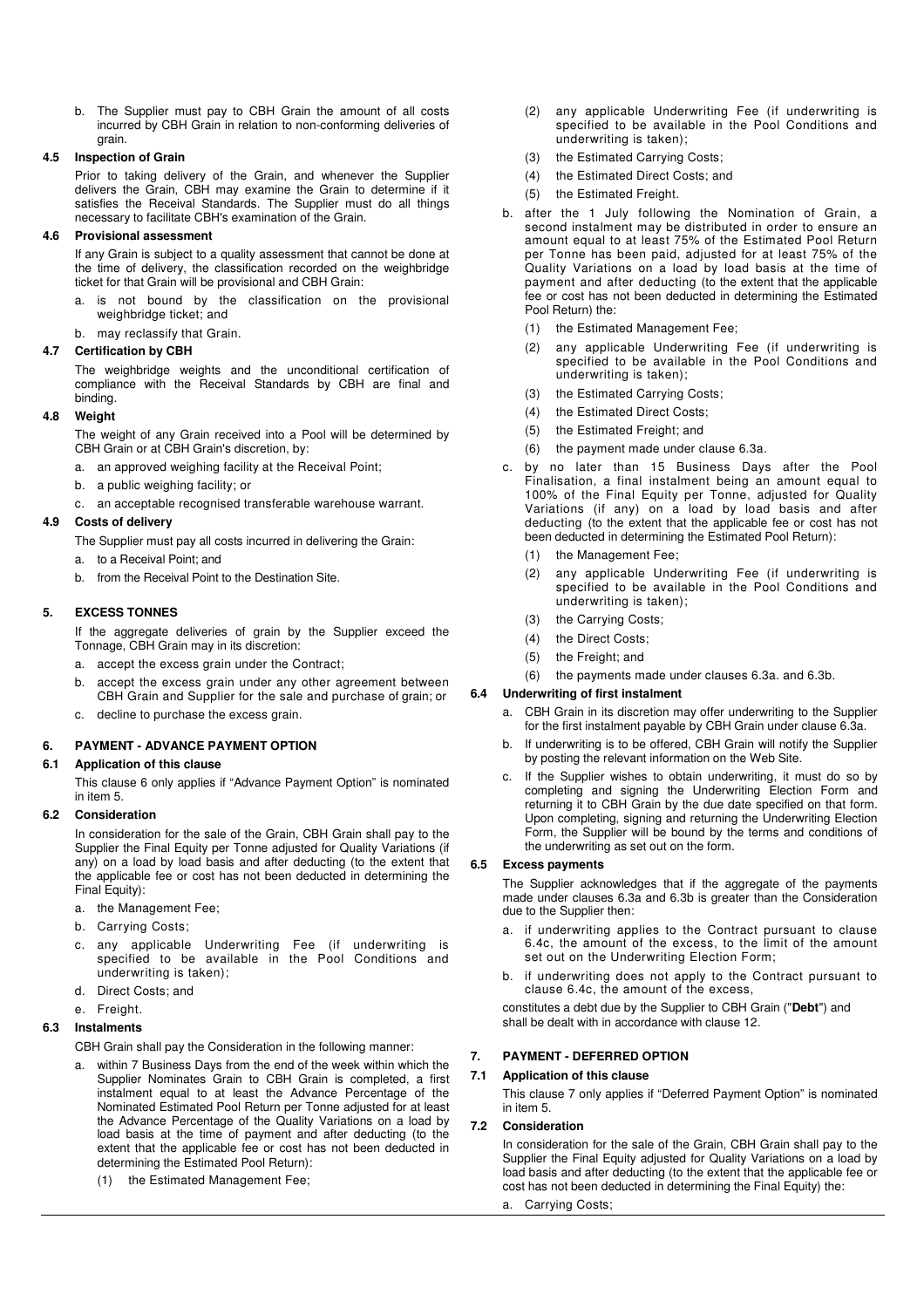- b. Direct Costs; and
- c. Freight.

## **7.3 Instalments**

CBH Grain shall pay the Consideration in the following manner:

- after the 1 July following the Nomination of the Grain, a first instalment being an amount equal to at least 75% of the Estimated Pool Return per Tonne, adjusted for at least 75% of the Quality Variations on a load by load basis at the time of payment and after deducting (to the extent that the applicable fee or cost has not been deducted in determining the Estimated Pool Return) the:
	- (1) Estimated Management Fee;
	- (2) Estimated Carrying Costs;
	- (3) Estimated Direct Costs; and
	- (4) Estimated Freight;
- b. by no later than 15 Business Days after the Pool Finalisation, a second instalment being an amount equal to 100% of the Final Equity per Tonne, adjusted for Quality Variations on a load by load basis and after deducting (to the extent that the applicable fee or cost has not been deducted in determining the Estimated Pool Return) the:
	- (1) Management Fee;
	- (2) Carrying Costs;
	- (3) Direct Costs;
	- (4) Freight; and
	- (5) payment made under clause 7.3a.

### **7.4 Excess payment**

The Supplier acknowledges that if the payment made under clause 7.3a is greater than the Consideration due to the Supplier then the amount of the excess constitutes a debt due by the Supplier to CBH Grain ("**Debt**") and shall be dealt with in accordance with clause 12.

## **8. PAYMENT - DISTRIBUTIONS OPTION**

## **8.1 Application of this clause**

This clause 8 only applies if "Distributions Payment Option" is nominated in item 5.

## **8.2 Consideration**

In consideration for the sale of the Grain, CBH Grain shall pay to the Supplier the Final Equity adjusted for Quality Variations on a load by load basis and after deducting (to the extent that the applicable fee or cost has not been deducted in determining the Final Equity) the:

- a. Management Fee;
- b. Carrying Costs;
- c. Direct Costs; and
- d. Freight.

# **8.3 Instalments**

CBH Grain shall pay the Consideration in the following manner:

- a. after 1 April immediately following the Nomination of Grain (or earlier at CBH Grain's absolute discretion), a first Distribution Instalment ("**April Payment**");
- b. after 1 July immediately following the April Payment (or earlier at CBH Grain's absolute discretion), a second instalment Distribution Instalment ("**July Payment**");
- c. after 1 October immediately following the July Payment (or earlier at CBH Grain's absolute discretion), a third Distribution Instalment ("**October Payment**");
- d. after 1 January immediately following the October Payment (or earlier at CBH Grain's absolute discretion), a fourth Distribution Instalment;
- e. by no later than 15 Business Days after the Pool Finalisation, a final instalment being an amount equal to the Consideration less the total amount of the Distribution Instalments paid under clauses 8.3a, 8.3b, 8.3c and 8.3d.

For the avoidance of doubt, the payments specified in this clause 8.3 shall be calculated on a GST exclusive basis.

# **9. PAYMENT - COMMODITY FINANCE**

### **9.1 Application of this clause**

This clause 9 only applies if the Supplier has selected the Commodity Finance Option. If the Supplier selects the Commodity Finance Option, the Supplier must also select either the Harvest Loan Option or the Flexi Loan Option.

### **9.2 Commodity Finance Option**

- a. By selecting either the Harvest Loan Option or the Flexi Loan Option, the Supplier applies to CBH Grain for a loan facility of up to the Credit Limit for each Nomination of Grain under the Contract and CBH Grain agrees to make available to the Supplier that credit facility on the terms of this clause 9.
- The Commodity Finance Option is a single credit contract in respect of the Total Credit Limit and covering all Drawdowns.

## **9.3 Payment for Grain**

In consideration for the sale of Grain delivered under the Commodity Finance Option, CBH Grain shall make the Distributions in the manner set out in clause 8.3 except that:

- a. no Pool Financing Costs are payable by the Supplier; and
- b. the Distributions shall be paid by CBH Grain in accordance with clause 9.4.

#### **9.4 Payment of Distributions**

- a. The Supplier unconditionally and irrevocably directs CBH Grain to pay Distributions (plus relevant GST) in respect of all Grain delivered by the Supplier in a Season under the Commodity Finance Option as follows:
	- (1) firstly, to satisfy any Encumbrance over that Grain which has priority at law;
	- (2) secondly, to pay or repay on the Supplier's behalf any amount by which the Amount Owing exceeds the Total Credit Limit at each date on which the Distributions are paid by CBH Grain;
	- (3) thirdly, to pay any other CBH Debt (including, for the avoidance of doubt, any applicable Underwriting Fee);
	- (4) fourthly, to satisfy any other Encumbrance over that Grain; and
	- (5) when the amounts in clauses 9.4a(1) to 9.4a(4) (inclusive) have been satisfied in full, to pay to the Supplier any amount remaining (plus relevant GST).
- b. CBH Grain is not responsible to the Supplier for any loss suffered because of delay in payment of a Distribution or any relevant GST.

## **9.5 Encumbrances**

CBH Grain is not required to but may (in its absolute discretion) make available the credit facility described in clause 9.2 if an Encumbrance exists in respect of the Grain Nominated by the Supplier.

## **9.6 Loan facility**

The Supplier may ask CBH Grain to provide it with Drawdowns up to a total amount equal to the Total Credit Limit in accordance with this clause 9.

# **9.7 Total Credit Limit**

The Supplier's Total Credit Limit at any time under the Commodity Finance Option is the total of all of the Supplier's Credit Limits for deliveries of Grain under the Commodity Finance Option MINUS the total of all Distributions up until that time.

## **9.8 Credit Limit and Drawdown**

a. In respect of each Nomination of Grain by the Supplier, CBH Grain shall provide the Supplier with a credit facility of up to the Credit Limit which shall be calculated as follows:

| Credit Limit = (Tonnage of that Nomination x Harvest |                                               |  |
|------------------------------------------------------|-----------------------------------------------|--|
|                                                      | Percentage x Nominated Estimated Pool         |  |
|                                                      | Return per Tonne)                             |  |
| <b>PLUS</b>                                          | (Harvest Percentage x Quality Variations for  |  |
|                                                      | that Nomination, if any)                      |  |
| <b>MINUS</b>                                         | Estimated Costs for that Nomination:          |  |
| <b>MINUS</b>                                         | the Underwriting Fee for that Nomination; and |  |
| <b>MINUS</b>                                         | the amount required to discharge any          |  |
|                                                      | Encumbrance over the Grain.                   |  |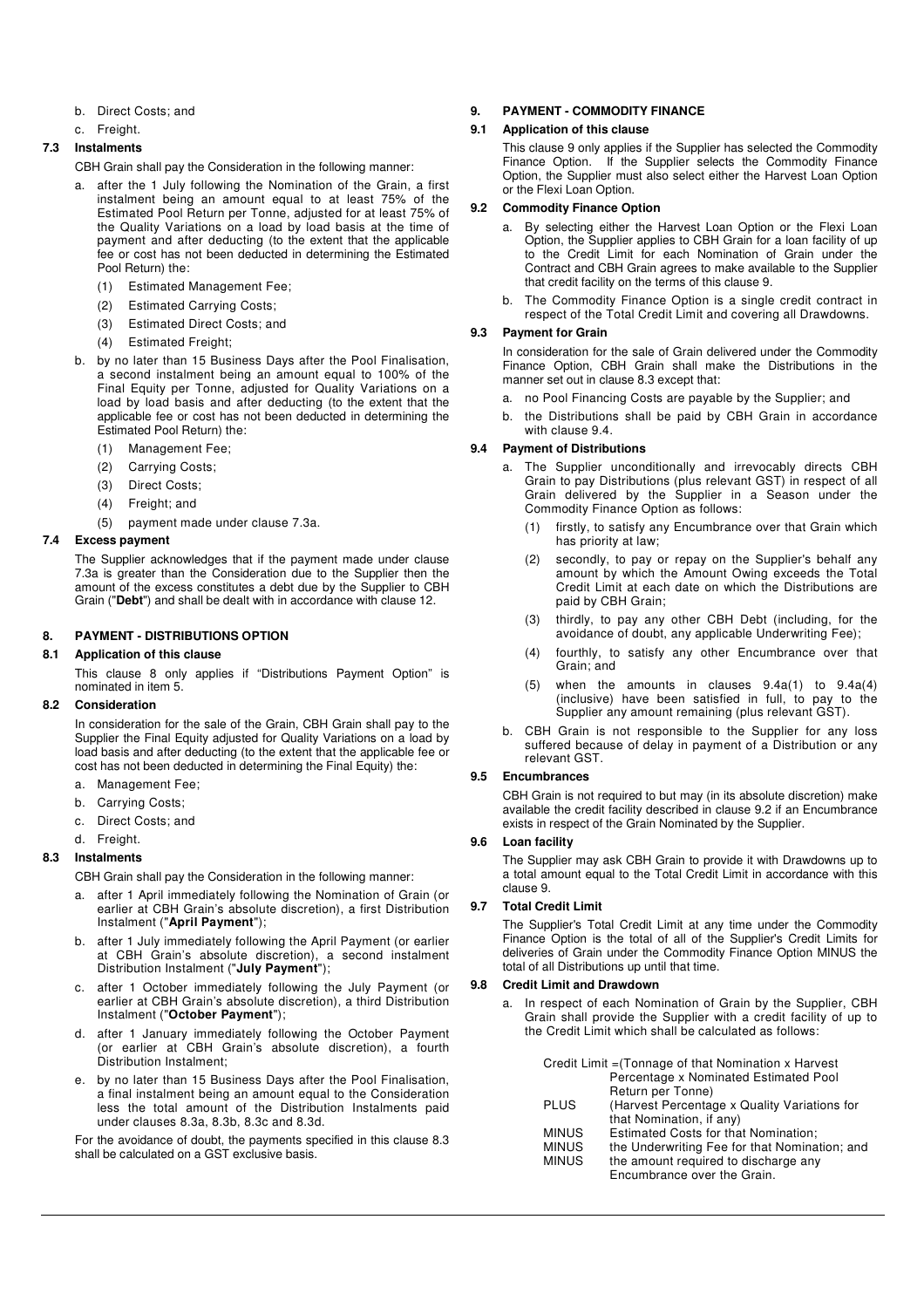- b. Subject to clause 9.9, the Credit Limit shall be made available to the Supplier within 7 Business Days from the end of the week within which the Supplier Nominated the relevant load of Grain.
- c. For the avoidance of doubt, the Supplier's Credit Limit will be calculated on a GST exclusive basis.

### **9.9 Increase to Credit Limit**

- a. CBH Grain may increase the Supplier's Credit Limit in respect of a Nomination of Grain.
- b. The timing and amount of any increase to the Supplier's Credit Limit is at CBH Grain's absolute discretion.
- c. If the Supplier's Credit Limit is increased, CBH Grain will notify the Supplier of any resulting increase to the Supplier's Total Credit Limit.

### **9.10 Preconditions to Drawdowns**

CBH Grain is only required to provide a Drawdown in respect of Nominations of Grain under the Commodity Finance Option if:

- a. the Supplier has requested a Drawdown not less than 5 Business Days before the Business Day on which the Supplier wishes the Drawdown to be paid;
- b. the Supplier has registered a valid email address with LoadNet**®** in accordance with CBH Grain's security procedures as specified from time to time;
- c. at the time of the Supplier's request for a Drawdown, the security details and password provided by the Supplier are the same as those previously recorded by CBH Grain;
- d. the Drawdown requested is equal to or greater than \$2,000 and is a multiple of \$1,000 or such other amount as is agreed by CBH Grain in its discretion;
- e. the Drawdown is the only Drawdown paid in that week;
- f. the total amount of all the Supplier's outstanding Drawdowns will not exceed the Total Credit Limit immediately after the Drawdown provided;
- g. the Supplier's request is made before 1 February in the year following that Season or such later date as CBH Grain may determine in its discretion preceding the date of Pool Finalisation; and
- h. the Supplier is not in default under the Contract.

# **9.11 Application of Drawdowns**

The Supplier unconditionally and irrevocably authorises CBH Grain to satisfy any CBH Debt (including any applicable Underwriting Fee) and any Encumbrance over any Grain from the proceeds of the Drawdowns and directs CBH Grain to then pay any remaining amount to the Supplier. CBH Grain is not responsible to the Supplier for any loss suffered because of delay in payment of any of the Drawdowns.

#### **9.12 Interest**

- a. The Supplier shall pay to CBH Grain interest at the Rate on the Loan over the term of the Loan.
- b. Interest shall be calculated on the Supplier's daily Loan balance and accrued but unpaid interest shall be capitalised and added to the Loan on the last Business Day of each month.
- c. Amounts of unpaid interest that have not yet been capitalised shall be deducted from Distributions (plus relevant GST) in accordance with clause 9.4.

#### **9.13 Underwriting**

- a. CBH Grain in its discretion may offer underwriting to the Supplier.
- b. If underwriting is to be offered, CBH Grain will notify the Supplier by posting the relevant information on the Web Site.
- If the Supplier wishes to obtain underwriting, it must do so by completing and signing the Underwriting Election Form and returning it to CBH Grain by the due date specified on that form. Upon completing, signing and returning the Underwriting Election Form, the Supplier will be bound by the terms and conditions of the underwriting as set out on the form.

# **9.14 Repayment of Amount Owing**

The Amount Owing:

a. will be repaid automatically from Distributions (plus relevant GST) in accordance with clause 9.4a(2); and

b. may be repaid earlier by the Supplier in accordance with clause 9.15 ("**Early Repayment**").

# **9.15 Early Repayment**

The Supplier may repay the Amount Owing in respect of a Season at any time if:

- a. the Supplier notifies CBH Grain that it wishes to make an Early Repayment and of the details of that Early Repayment by completing and delivering to CBH Grain a Repayment Notice (or such other method as is specified by CBH Grain from time to time) before making the Early Repayment; and
- b. the amount of the Early Repayment is equal to or greater than \$5,000 and is a multiple of \$1,000 or is the outstanding Amount Due in respect of a Season. Notwithstanding the preceding provisions of this clause 9.15, where the amount of the Early Repayment is greater than an amount set by CBH Grain from time to time, CBH Grain may require the Supplier to give 2 clear Business Days prior notice of the Early Repayment.

# **9.16 Fee for Early Repayment**

CBH Grain may charge the Supplier a fee for an Early Repayment. Any such fee will be an amount calculated in CBH Grain's discretion to compensate for the costs to CBH Grain of the Early Repayment.

#### **9.17 Redraw**

CBH Grain may in its discretion permit the Supplier to redraw amounts the subject of an Early Repayment if:

- a. the requirements set out in clause 9.10 are satisfied; and
- b. the total of all the Supplier's outstanding Drawdowns will not exceed the Total Credit Limit immediately after the Drawdown of the redraw amount is paid.

#### **9.18 Representations and warranties**

The Supplier represents and warrants to CBH Grain each time that CBH Grain provides a Drawdown that:

- a. the Schedule and the information provided by the Supplier to CBH Grain is true and correct; and
- b. all Drawdowns will be used by the Supplier wholly or predominantly for business or investment purposes.

### **9.19 Default**

- a. The Supplier is in Default if:
	- (1) any of the representations and warranties it makes under clause 9.18 are or become untrue;
	- (2) it becomes Insolvent; or
	- (3) it is otherwise in breach of the terms of the Commodity Finance Option or the Contract.
- b. If the Supplier is in Default, CBH Grain may at its discretion:
	- (1) notwithstanding the provisions of clause 9.14, require at any time by notice to the Supplier immediate repayment of the Amount Owing and if such a notice is given the Supplier shall immediately repay the Amount Owing:
	- (2) immediately suspend, cancel or terminate the credit facility made available to the Supplier under the Commodity Finance Option; and/or
	- (3) terminate the Contract.
- c. If the Supplier is in Default:
	- (1) interest shall be calculated under clause 9.12 at the Default Rate rather than the Rate; and
	- (2) the Supplier shall pay to CBH Grain on demand all legal and other costs incurred by CBH Grain in seeking to enforce repayment of the Amount Owing.

## **10. PAYMENT – SETTLEMENT OPTION**

- a. Where CBH Grain has made an instalment payment or Distribution to a Supplier pursuant to clause 6.3, 7.3, 8.3 or 9.3 (as the case may be), CBH Grain may, before payment of the final instalment payment or Distribution (as the case may be) of the Consideration, make an offer of payment for all or part of the Tonnage bought from the Supplier.
- b. Where CBH Grain has made an offer of payment under clause 10.a but:
	- (1) the offer has not been accepted by every Supplier to whom the offer was made; or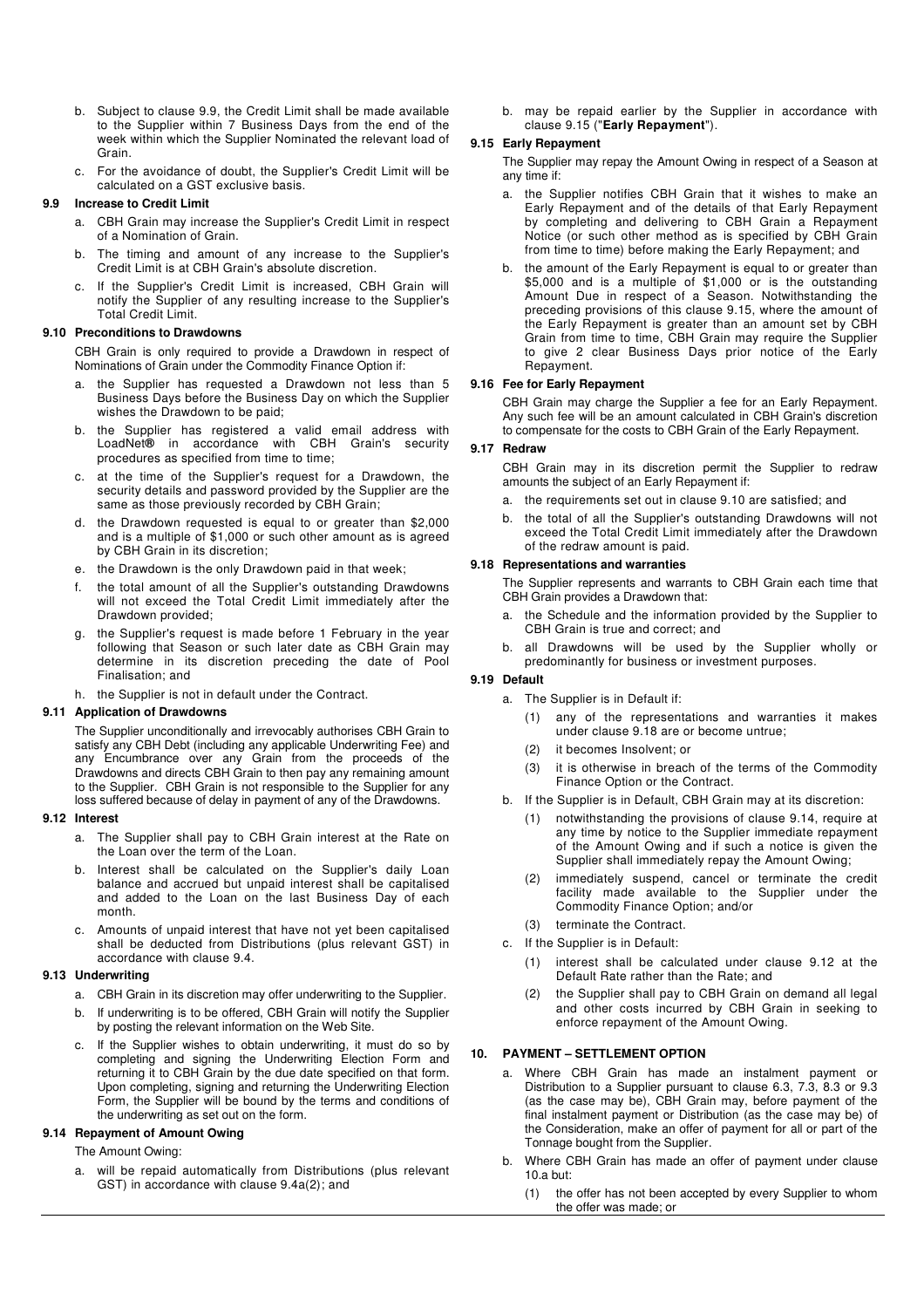(2) the offer was made for part of the Tonnage bought from a Supplier,

CBH Grain may, at a later time but before payment of the final instalment or Distribution (as the case may be) of the Consideration, make a further offer or offers of payment for all or part of the Tonnage bought from a Supplier.

- c. Offers of payment under clauses 10.a or 10.b:
	- (1) may be withdrawn by CBH Grain at any time in its absolute discretion; and
	- (2) will be made on terms specified by CBH Grain in its absolute discretion, but must be made on the same terms to all Suppliers in the same Pool who have the same entitlement to an instalment payment(s) or Distribution(s).
- d. Acceptance by a Supplier of an offer made under this clause 10 has the effect of extinguishing that Supplier's entitlement to any further Consideration in respect of those Tonnes to which the offer relates.
- e. Any surplus or deficit in a Pool resulting from the extinguishment of a Supplier's entitlement to any instalment payment or Distribution (as the case may be) of the Consideration will be a benefit or cost that accrues to CBH Grain.

## **11. INTEREST ON CONSIDERATION**

CBH Grain will use its best endeavours to make each payment of the Consideration by the due date and in this regard time shall not be of the essence. CBH Grain may at its discretion pay interest to the Supplier on any overdue payment of the Consideration.

## **12. EXCESS PAYMENT**

If a Debt arises pursuant to clause 6.5 or clause 7.4:

- a. the Debt is due by the Supplier to CBH Grain and is payable 28 days after the posting of a written notice, requiring payment of the Debt, to the Supplier at the address of the Supplier in the records of CBH Grain;
- b. CBH Grain and the Supplier will each complete all required invoices and returns to effect any necessary GST adjustments arising from the GST paid or payable with respect to the excess of the advance payments; and
- c. if money is due or payable by CBH Grain to the Supplier on any account whatsoever, CBH Grain may set off that money against the Debt and give the Supplier written notice of that set-off.

# **13. ENCUMBRANCES**

- a. The Supplier must notify CBH Grain if a Crop Lien or other Encumbrance exists over the Grain.
- b. The Supplier unconditionally and irrevocably:
	- (1) directs CBH Grain to deduct from the Consideration:
		- (i) the amount secured by any Encumbrance over any Grain and pay the amount deducted to the holder of the Encumbrance before paying any amount to the Supplier; and
		- (ii) all reasonable costs and expenses incurred by CBH Grain in dealing with any Encumbrance;
	- (2) authorises CBH Grain to rely on any information supplied by the holder of a Encumbrance regarding the amount secured by the Encumbrance over the Grain in making the payments referred on in clause 13.b(1); and
	- (3) releases and discharges CBH Grain from any liability to the Supplier relating in any way to any deductions from the Consideration or payments made by CBH Grain to the holder of any Encumbrance under this clause 13.b.
- c. The Supplier agrees to CBH Grain charging an Encumbrance processing fee as specified in clause 0, which to the extent not paid by the Encumbrance holder, will be a debt owing to CBH Grain by the Supplier.
- d. The Supplier indemnifies CBH Grain against any claim or demand by any person claiming any interest in the Grain, regardless of whether the Supplier notified CBH Grain of that interest.

## **14. FORCE MAJEURE**

- a. If either party is unable by reason of an Event of Force Majeure to perform any obligation under the Contract, it must give the other party prompt written notice with full particulars of the Event of Force Majeure and the extent to which it is likely to be unable to perform its obligations.
- b. The obligation of the party giving the notice will be suspended so far and so long as it is affected by the Event of Force Majeure.
- c. The party giving the notice under clause 14.a must use its reasonable endeavours to mitigate the effects of the Event of Force Majeure.
- d. Neither party will be able to claim an Event of Force Majeure under the Contract on the basis of anything that could reasonably be known to exist as at the date of the Contract.
- If the Event of Force Majeure continues for more than six months from the date of the notice given under clause 14.a, either party may, in its discretion, terminate the Contract.

## **15. PAYMENTS**

## **15.1 Payments by Supplier**

All payments by the Supplier to CBH Grain must be made free and clear of taxes and without any set-off or deduction.

## **15.2 Right of set off**

- a. Any amounts owing by CBH Grain or any of its Related Bodies Corporate to the Supplier whether under the Contract or otherwise, may at the election of CBH Grain, be set off against any amounts owing by the Supplier to CBH Grain or any of its Related Bodies Corporate, whether under the Contract or otherwise.
- b. CBH Grain holds the benefit of this clause and may exercise the rights under this clause on its own behalf and for and on behalf of its Related Bodies Corporate, but nothing in this clause obliges such Related Bodies Corporate to perform any of the obligations of CBH Grain under the Contract.
- c. CBH Grain will give notice to the Supplier of any set off effected under this clause.

## **15.3 Late Payment**

- a. If the Supplier fails to make a payment due under the Contract in full on the due date CBH Grain may charge interest on the unpaid amount at the Rate.
- b. The interest will accrue daily from (and including) the due date to (but excluding) the date of actual payment and is calculated on actual days elapsed and a year of 365 days.
- c. The Supplier shall pay interest under this clause on demand from CBH Grain.

# **15.4 Withholding Funds**

If the Supplier has a potential liability to CBH Grain or any of its Related Bodies Corporate under any other contract, then CBH Grain may in its discretion and notwithstanding any other provision of the Contract retain an amount equivalent to the Supplier's potential liability until such time as the Supplier's potential liability has either:

a. crystallised and been paid; or

# b. ceased to exist.

## **15.5 Charges**

- a. CBH Grain may deduct the Charges (if any) from the Consideration.
- b. If CBH Grain deducts the Charges from the Consideration CBH Grain will remit the amounts deducted to the relevant authorities.

# **15.6 Overpayment**

If, after payment to the Supplier of any amount by CBH Grain in relation to a Contract, CBH Grain decides that for any reason the Supplier had no right to some or all of that amount (including, where the Supplier is overpaid) then, despite any other provision of that Contract, CBH Grain may recover from the Supplier that amount plus interest on that amount at the Rate at that time plus three per cent per annum calculated daily from the date that the amount is paid or advanced until (but not including) the date upon which the amount is repaid.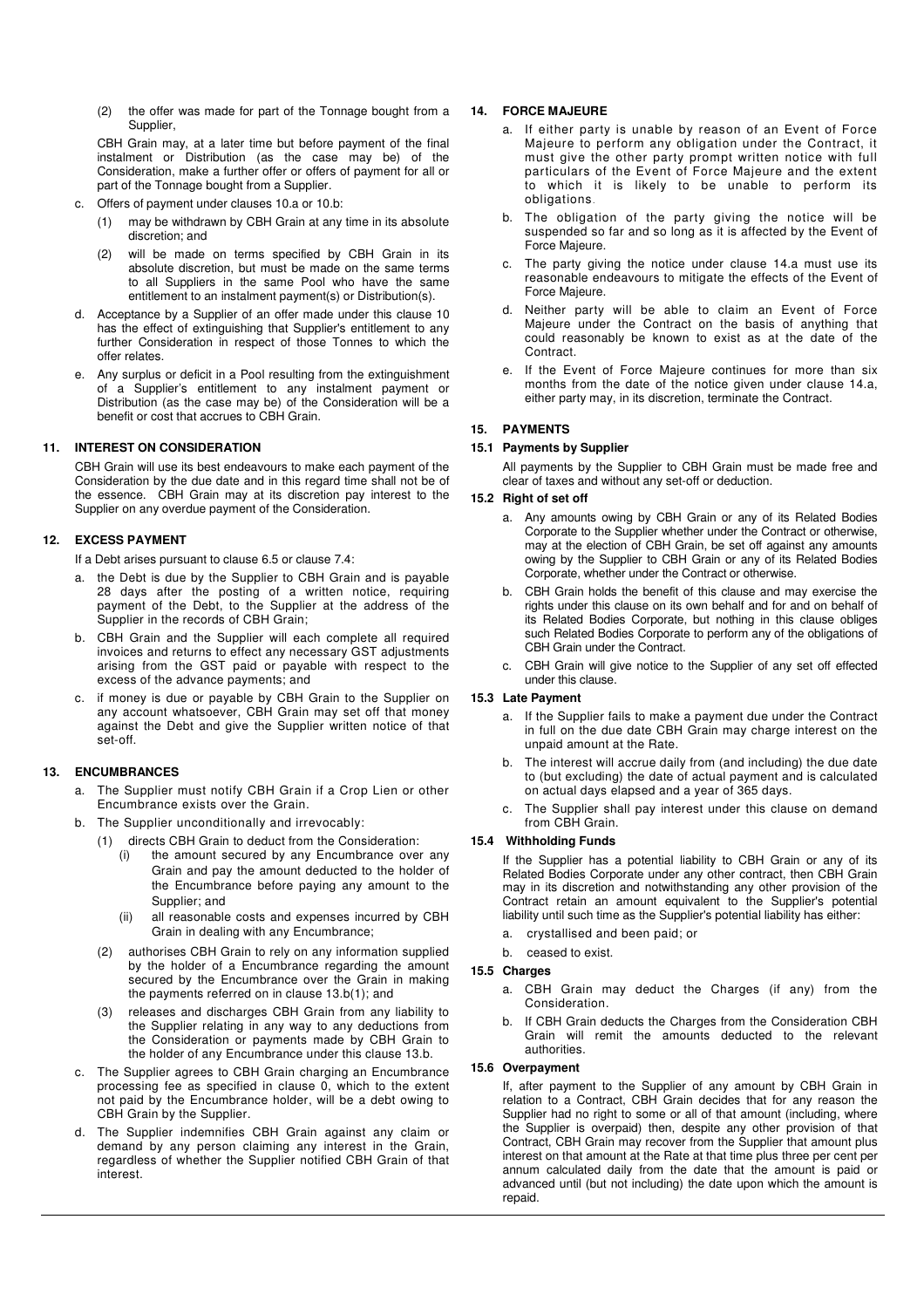# **16. DEFAULT**

# **16.1 Events of Default**

The Supplier is in default if:

- a. the Supplier fails to deliver the Tonnage in accordance with the Contract ("**Tonnage Default**");
- b. any of the representations and warranties made by it under these general terms and conditions are untrue or become untrue;
- c. it becomes Insolvent;
- d. it fails to pay on time any money payable to CBH Grain under the Contract; or
- e. the Supplier is otherwise in breach of any of the provisions of the Contract.

## **16.2 Consequences of default**

- a. If the Supplier is in default CBH Grain may declare at any time by notice that any amount owing to CBH Grain under the Contract is immediately due for payment and (without limitation to CBH Grain's rights at law) CBH Grain may take action to recover any such amount.
- b. If a Tonnage Default occurs CBH Grain is entitled to recover liquidated damages from the Supplier in accordance with the Pool Conditions.
- c. The Supplier shall pay to CBH Grain on demand all legal and other costs incurred by CBH Grain in seeking to enforce payment under clause 16.2a.

#### **16.3 Further contracts**

The Supplier acknowledges that if the Supplier defaults under the Contract CBH Grain may refuse to enter into further contracts with the Supplier.

### **16.4 Other Rights**

CBH Grain's rights under this clause 16 do not limit CBH Grain's other rights in respect of a default by the Supplier.

## **17. SUPPLIER'S WARRANTIES AND INDEMNITIES**

# **17.1 Warranties**

- The Supplier warrants to CBH Grain that:
- a. the Supplier owns the Grain;
- b. the Grain meets the Receival Standards;
- c. the Grain does not contain or include any Contaminant;
- d. none of the Grain is a Genetically Modified Organism (other than as notified to CBH Grain, and agreed in writing by CBH Grain, prior to Nomination);
- e. the information provided by the Supplier in the Schedule and the CBH Record is true and correct;
- f. the Grain is not subject to any Encumbrance except as is specified in the Schedule;
- g. it is not Insolvent;
- h. in entering into the Contract it has relied on its own skill and judament;
- it has not relied in any way on the skill or judgment of CBH Grain or any of CBH Grain's staff or representatives; and
- it has not relied in any way on any representation made by CBH Grain that has not been expressly stated in the Contract or the Web Site.

#### **17.2 Indemnity**

The Supplier agrees to indemnify CBH Grain (and its Related Bodies Corporate) from and against all actions, claims, causes of action (whether in contract, tort or statute), proceedings, demands losses, liabilities, damages, costs and expenses CBH Grain suffers as a result of:

- a. any of the warranties set out in clause 17.1 being false, incorrect or misleading (whether by omission or otherwise);
- b. a person claiming an interest in the Grain regardless of whether the Supplier has notified CBH Grain of that claim;
- c. the death or personal injury of any person that is caused or contributed to by the Supplier or its officers, employees, contractors or agents; or
- d. any breach of the Contract, including but not limited to a failure to meet the Receival Standards.

## **18. ELECTRONIC TRANSACTIONS**

- 18.1 The Supplier agrees and acknowledges that:
	- a. its entry into this Contract is not invalid for the purposes of any applicable law merely because it took place wholly or partly by means of one or more electronic communications (whether by email, online, SMS or other form of electronic message);
	- b. CBH Grain may rely on any instruction, confirmation or other communication received from the Supplier via electronic communication (whether by email, online, SMS or other form of electronic message) which reasonably appears to have been sent by the Supplier;
	- c. it is the Supplier's responsibility to:
		- (1) provide CBH Grain with true, accurate and complete personal information (including, without limitation, e-mail address and mobile phone number); and
		- (2) notify CBH Grain immediately upon becoming aware of any change to that information, or of any actual or suspected breach of security of that personal information (including unauthorised access of the Supplier's email account or mobile phone, or that a mobile phone has been lost, stolen or misused) or that an unauthorised transaction has occurred;
	- d. CBH Grain will rely on the information provided by the Supplier in accordance with clause 18.1(c) for the purposes of entering into this Contract; and
	- e. without limiting any other right of CBH Grain under this Contract, the Supplier will be liable for losses suffered by CBH Grain caused by the Supplier's failure to comply with clause 18.1(c) or resulting from any unauthorised transaction caused by the Supplier voluntarily disclosing its personal information to anyone, keeping a record of that personal information without making a reasonable attempt to disguise it or preventing unauthorised access to it, or acting with extreme carelessness in failing to protect that information.
- 18.2 CBH Grain may, at its discretion, refuse an instruction, confirmation or other communication received from the Supplier via electronic communication (whether by email, online, SMS or other form of electronic message), in which case CBH Grain may require the Supplier to verify the instruction, confirmation or other communication by another means. Failure by the Supplier to verify the instruction, confirmation or other communication to CBH Grain's satisfaction will give rise to a right of CBH Grain to declare null and void any transaction purported to be entered into by the Supplier.

## **19. AUTHORITY**

- a. Each party warrants that it has the authority and power to enter into the Contract.
- The Supplier expressly authorises CBH Grain, CBH and CBH Grain's financiers, to exchange such information about the Supplier as is necessary and convenient to give effect to the Contract.

## **20. LIMIT OF LIABILITY**

- a. Neither CBH Grain nor CBH will be under any liability for any direct, indirect, consequential or any other loss, expenses or damage resulting from the negligence or alleged negligence of CBH Grain, CBH or any of their servants or agents in the performance of their obligations under the Contract, however it arises.
- b. So far as the law permits neither CBH Grain nor CBH will be under any liability for any Indirect or Consequential Loss.
- c. Except as specified in the Contract, all conditions, warranties and representations, expressed or implied by statute, common law or otherwise, by CBH Grain or CBH, are excluded to the fullest extent permitted by law.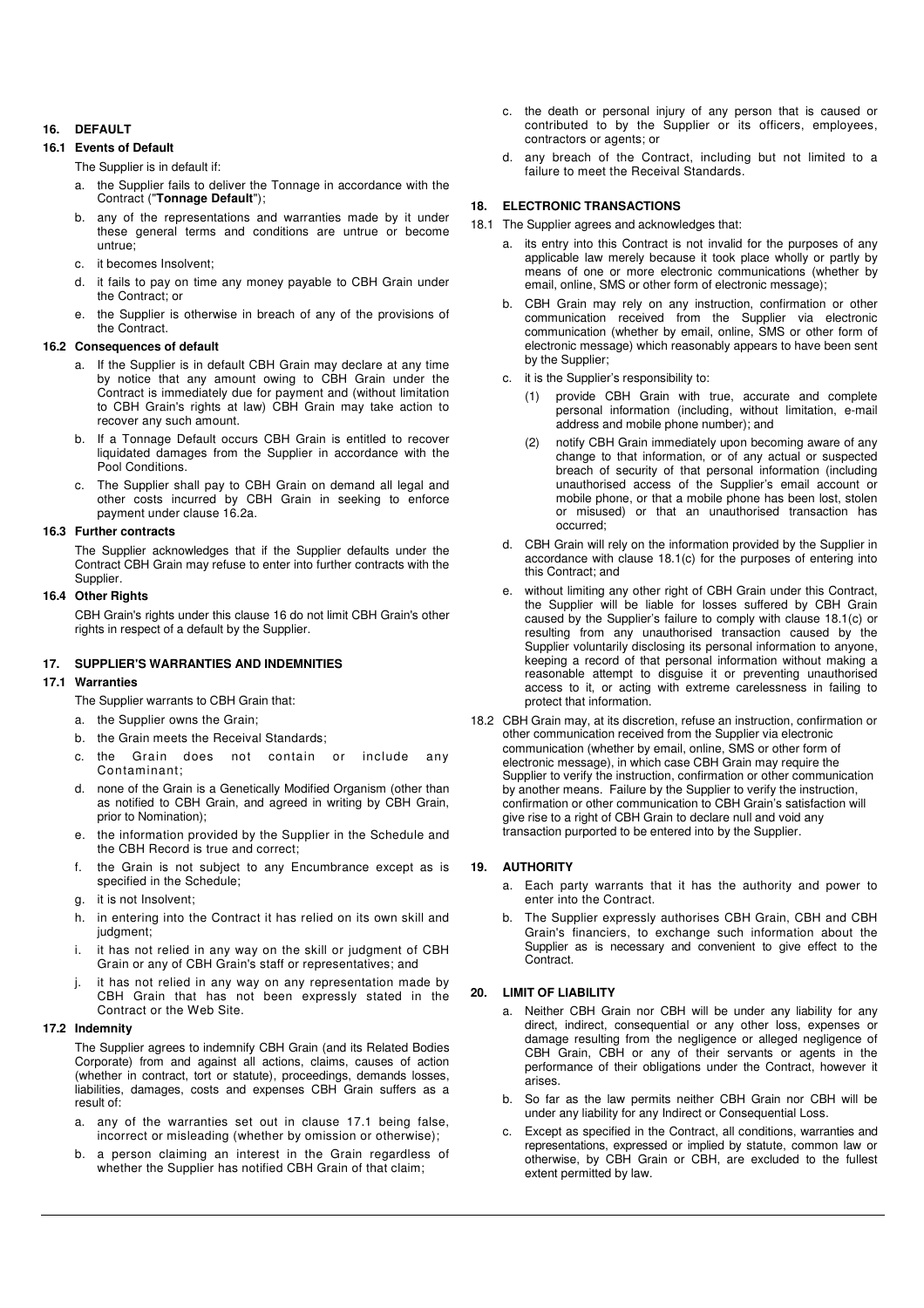# **21. GENERAL**

# **21.1 Time**

Except where otherwise specified in the Contract, time is of the essence in every respect.

# **21.2 Governing law**

The Contract is governed by the laws of Western Australia and the parties submit to the non-exclusive jurisdiction of the Courts of Western Australia and, as applicable, the Commonwealth of Australia.

# **21.3 Supervening legislation**

Any present or future legislation which operates to vary the Supplier's obligations in relation to the Contract with the result that CBH Grain's rights or obligations are adversely affected is excluded except to the extent that its exclusion is prohibited or rendered ineffective at law.

#### **21.4 Notices**

All notices, requests, demands and other communications under or in connection with the Contract must be in writing, and must be given to the parties at their address, facsimile number or email address shown in the CBH Record or Schedule, or as otherwise notified. A notice sent by mail is deemed to have been given 72 hours after being sent in a properly addressed pre-paid envelope. A notice sent by email is deemed to have been given at the time that is 24 hours after the email was sent, unless the party sending the email knows or reasonably ought to suspect that the email and the attached communication were not delivered to the addressee's domain specified in the email address.

#### **21.5 Telephone conversations**

The Supplier acknowledges and agrees that any telephone conversation with CBH Grain may be recorded and kept as evidence of the Supplier's instructions unless the Supplier objects at the beginning of the telephone conversation.

## **21.6 Assignment**

The Supplier must not assign its rights under, or the benefit of, the Contract. CBH Grain has the right to assign its rights under, or the benefit of, the Contract.

## **21.7 Variations**

Except as otherwise provided in the Contract, the Contract may only be varied by agreement in writing.

## **21.8 Costs**

Except as otherwise provided in the Contract, each party must bear its own legal and other costs and expenses relating to performance of its obligations under the Contract.

## **21.9 Severability**

If any term or part of the Contract is or becomes invalid or unenforceable at law, then that term or part will be deemed to be severed from the Contract. Severance will not affect the remainder of the Contract, and the remainder of the Contract will continue to be valid and enforceable.

### **21.10 Waiver**

Waiver of any power or right arising under the Contract must be in writing and signed by the party granting the waiver. Any failure or delay by a party to exercise a power or right does not operate as a waiver of that power or right.

## **21.11 Counterparts**

Any of the documents forming part of the Contract may be executed in any number of counterparts, all of which taken together are deemed to constitute one document.

# **21.12 Entire agreement**

The Contract forms the entire agreement between the parties with respect to the sale and purchase of the Grain.

## **21.13 Liability**

- a. If the Supplier is comprised of more than one person in respect of the delivery title, then the obligations of the Supplier will bind all parties listed on the delivery title jointly and severally.
- b. If the Supplier enters into the Contract as a trustee, the Supplier shall be liable under the Contract in its personal capacity and in its capacity as trustee of the trust; and
- c. The Supplier and each of the Supplier's signatories indemnifies CBH Grain and each of its directors against any claim, action, damage, loss, liability, cost or charge they may suffer or incur or be liable for as a result of the disclosure of any misleading information in

the Contract, including any false declaration that the Supplier or its signatories had due authority to sign.

# **22. GST**

## **22.1 Defined Terms**

Words used in this clause 22 which have a defined meaning in the GST law have the same meaning as in the GST law unless the context otherwise indicates.

#### **22.2 Consideration exclusive of GST**

Unless otherwise specified, the Consideration does not include GST.

# **22.3 Supplier's GST liability**

To the extent that the Supplier is required to pay GST on a supply under the Contract:

- a. CBH Grain must pay to the Supplier the amount of GST that the Supplier is liable to pay (subject always to the Supplier providing the relevant information to CBH Grain); and
- b. CBH Grain must give the Supplier:
	- if the Supplier has provided a valid ABN and is registered for GST: a valid Recipient Created Tax Invoice that states the amount of the GST that the Supplier is liable to pay, at the same time that CBH Grain is obliged to pay for the supply; or
	- (2) if the Supplier has provided a valid ABN but is not registered for GST: a payment advice setting out the amount paid to the Supplier excluding GST; or
	- (3) if the Supplier has not provided a valid ABN: a payment advice setting out the amount paid to the Supplier excluding GST and subject to any withholding tax in accordance with clause 22.5.

## **22.4 CBH Grain's GST liability**

To the extent that CBH Grain is required to pay GST on a supply under the Contract:

- a. the Supplier must pay to CBH Grain the amount of GST that CBH Grain is liable to pay; and
- b. CBH Grain must give the Supplier a valid Tax Invoice that states the amount of the GST that the Supplier is liable to pay, at the same time that the Supplier is obliged to pay for the supply.

## **22.5 Withholding Tax**

If the Supplier:

- a. does not have an ABN or does not provide a valid ABN to CBH Grain; and
- b. has not provided an executed Statement by a supplier form to CBH Grain,

CBH Grain may be required to withhold 46.5% (or such rate as is prevailing at the time) of the gross supply value by the Australian Taxation Office.

## **23. RISKS OF POOLING**

- 23.1 There are many risks which arise when operating in domestic and global commodity markets. Participants in pools are exposed to these risks through the operations of the Pool.
- 23.2 As a professional and responsible Pool manager, CBH Grain identifies and manages the risks arising from Pool operations on behalf of Pool participants. Examples of the variety of risks present in pooling, and the way CBH Grain seeks to mitigate these, include:
	- a. **Production Risk**: The risk of production and delivery typically sits with the grower. The Pools managed by CBH Grain operate with the purpose of marketing the grain which growers commit to the Pool, and returning this value back to the grower. Such marketing activity could include executing commodity hedging against committed grain, and hedging against fluctuations in the currency. Should a grower default on their commitment to deliver grain into a Pool, this could result in a loss to the Pool (including loss of profit) arising from marketing activities undertaken on behalf of committed grain. If a grower fails to deliver committed grain, CBH may at its discretion: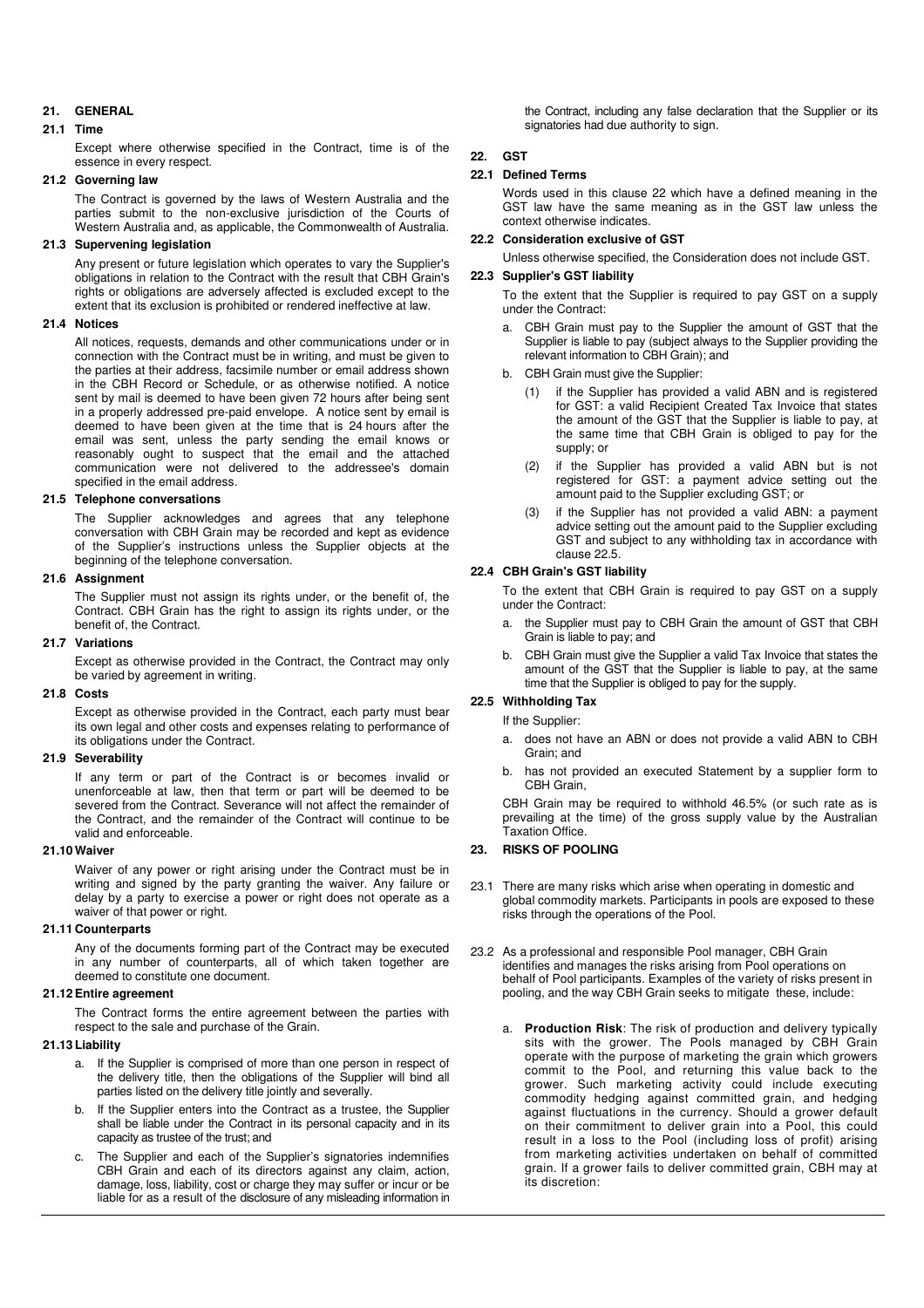- (1) pass on to the defaulting grower any costs associated with the unwinding of pricing and hedging positions, or
- (2) wash out of sales in accordance with these terms and conditions, or
- (3) buy grain on behalf of the grower and deliver to the relevant CBH Pool and claim the money so expended plus interest from the defaulting grower.
- b. **Price Risk**: Price risk can come from a variety of sources as follows:
	- (1) Commodity Price Risk: Prices for grain will vary depending on a multitude of factors, including domestic and global market influences. CBH Grain Pool strategy incorporates participation in domestic and global markets, and CBH manages commodity price risk via a mix of domestic and global market sales, including hedging in a variety of related instruments. CBH Grain maintains extensive global supply and demand analysis to form an understanding of the global picture, as well as closely observing pricing behaviour across a multitude of related markets in order to make appropriate risk management decisions in physical and derivative markets. Depending on the state of the market, our activities could include executing sales or derivative strategies designed to protect the pool from loss, or to capture additional value by increasing exposure to the market. At all times, the relevant Pool will operate within the prescribed physical hedging mandate, which is designed to reduce exposure to commodity price risk over time.
	- (2) Currency Risk: Currency fluctuations can have a significant impact on the overall value of the Pool, whether by influencing domestic market pricing, or via the relative value of sales made which are denominated in foreign currency. CBH actively manages currency risk through the use of foreign exchange derivatives (forward exchange contracts and options). Leveraging a dedicated Derivatives team focused on monitoring international financial markets, CBH Pool management can implement strategy designed to protect the Pool from loss, or to capture additional value through retaining exposure to the exchange rate as required. At all times, the Pool will operate within the prescribed foreign exchange hedging mandate, which is designed to reduce exposure to foreign exchange risk over time.
	- (3) Basis Risk: Originates when an underlying asset and the method used to hedge that asset do not have perfectly correlated price movements. In grain markets, this is typically a result of physical ownership of grain, and a commodity derivative hedge on a futures exchange. Basis risk then often arises due to the physical grain and the hedging instrument having different characteristics i.e. quality, location, currency of value etc. CBH Grain manages basis risk using the same overarching principles by which it manages commodity price risk and foreign exchange risk. The key factor however, is to execute the physical sales strategy which involves systematically selling down the physical ownership of the Pool over time. At all times, the Pool will operate with the prescribed physical sales mandate, which is designed to reduce exposure to basis risk over time.
- c. **Liquidity Risk**: Represents the risk that at any time the Pool does not have adequate funds to meet cashflow requirements. To mitigate this risk, the Pool utilises the CBH Gran balance sheet which offers competitive funding to facilitate Pool requirements. CBH funds its own balance sheet operations via arrangements with a variety of financial institutions designed to provide competitive rates for all CBH Grain funding requirements.
- d. **Counterparty Risk**: Is the risk that a counterparty to the Pool, be they participants, customers, suppliers, or hedging counterparties, do not perform against their obligations to the

Pool. CBH Grain operates a specific credit management department which seeks to identify the degree of credit risk which could be inherent in business dealings with our various counterparties, in order to reduce counterparty risk, or to the extent that this is not possible, to engage in business dealings on terms which minimise the exposure to counterparty risk against that counterparty.

- e. **Supply Chain Risk**: Is the exposure the Pool faces from elements of the supply chain outside of its control. This could manifest in weather conditions, grain quality/availability, equipment failure, incidents and so on. Any interruption to the normal availability of infrastructure or logistical capacity due to such events can have a detrimental impact on the performance of the Pool. To mitigate such risks, the Pool can leverage the inherent flexibility CBH Grain possesses by virtue of its size and position in the industry to source alternative arrangements which minimise the impact of any such disruptions.
- f. **Geopolitical Risk**: An ever-present risk in the global grain market is geopolitical risk, the risk that a particular region is adversely impacted due to political developments, trade restrictions or sanctions, conflict or other developments which restrict access to markets which would otherwise be utilised in global commodity trade. By virtue of CBH Grains position as a major exporter of grain out of multiple global origins, the Pool can access a well-developed global network of customers with a broad spread across geographies, reducing exposure to the risk of exclusion to a particular market geography.
- g. **Attribution of Sales between Pools**: CBH Grain operates a pooling concept which provides for equal access for all Pool products to those sales in which they are eligible to participate. Eligibility may be determined by consideration of factors such as the type of sale, the term of the Pool, the strategy of the Pool and other such factors which may arise from time to time. Typically, a sale will be allocated proportionately to all eligible Pool products based on their relative size.
- h. **Conflict of Interest**: CBH Grain undertakes grain trading and marketing activities acting on its own behalf, whilst also representing growers' interests by managing Pools. In order to mitigate any conflicts of interest arising where these activities intersect, CBH has a board-approved governance framework in place ensuring that neither Pool interests, nor CBH Grain's interests, gain any material advantage to the detriment of the other. In addition, a well-defined sales allocation policy outlines the process by which all parties are given access to transactions in a fair and equitable manner. To further mitigate any risk of conflict, the cash trading activities and Pool management activities are operated by independent teams with oversight by the CBH General Manager Marketing and Trading.

# **23.3 Pool Governance:**

As part of a commitment to offer industry-leading, transparent and fairly operated Pool products, CBH Grain has put in place a strict governance framework which guides the operation of all Pools. This framework incorporates a number of CBH Board approved management policies, and compliance with these policies is reported to the Board. As part of this framework, CBH Grain operated Pools are independently audited with the results made available to all CBH Pool participants (where CBH operates "Retail" Pools which comprise a "Master" Pool, the Master Pool is independently audited, whereas the Retail Pools are internally audited).